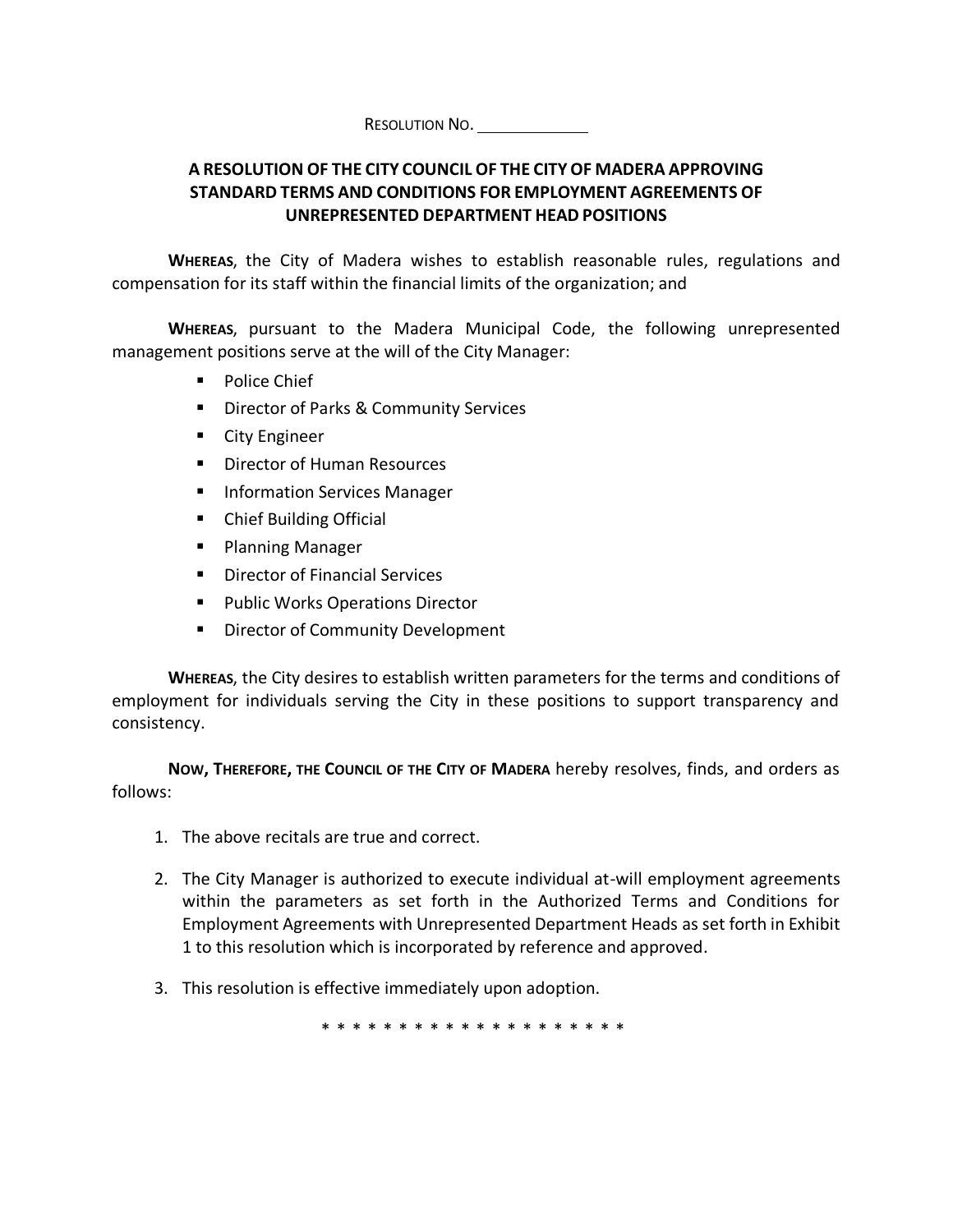Authorized Terms and Conditions for Employment Agreements

## **I. Unrepresented Department Head Positions**

- Police Chief
- Director of Parks & Community Services
- City Engineer
- Director of Human Resources
- **■** Information Services Manager
- Chief Building Official
- Planning Manager
- Director of Financial Services
- Public Works Operations Director
- **E** Director of Community Development

## **II. Employment Agreement Term**

■ Up to 4 years

## **III. Annual Salary**

- **E** Salary range assignment for each position are published on the City of Madera Salary Schedule publicly adopted by the City Council.
- The City Manager is authorized to set salaries for Department Heads consistent with the Salary Schedule.
- The City Manager is authorized to provide merit step increases for satisfactory job performance within the salary steps defined on the published Salary Schedule.
- The City Manager is authorized to provide Cost of Living Adjustment (COLA) increases to Department Heads as follows:
	- **Effective the first paycheck on or after November 17, 2021, positions listed in** Section I will receive a 2% base wage increase.
	- **Effective the first paycheck on or after July 1, 2022, positions listed in Section I will** receive a 2% base wage increase.
	- **Example 1** Effective the first paycheck on or after July 1, 2023, positions listed in Section I will receive a 2% base wage increase.
	- **Effective the first paycheck on or after July 1, 2024, positions listed in Section I will** receive a 2% base wage increase.
- In addition to the percent-based wage increases noted above, the City Manager is authorized to provide each employee employed by the City in positions listed in Section I with a lump sum \$1,500 payment to be paid on the first regular paycheck on or after November 17, 2021; July 1, 2022; July 1, 2023; and July 1, 2024; subject to applicable taxes and deductions.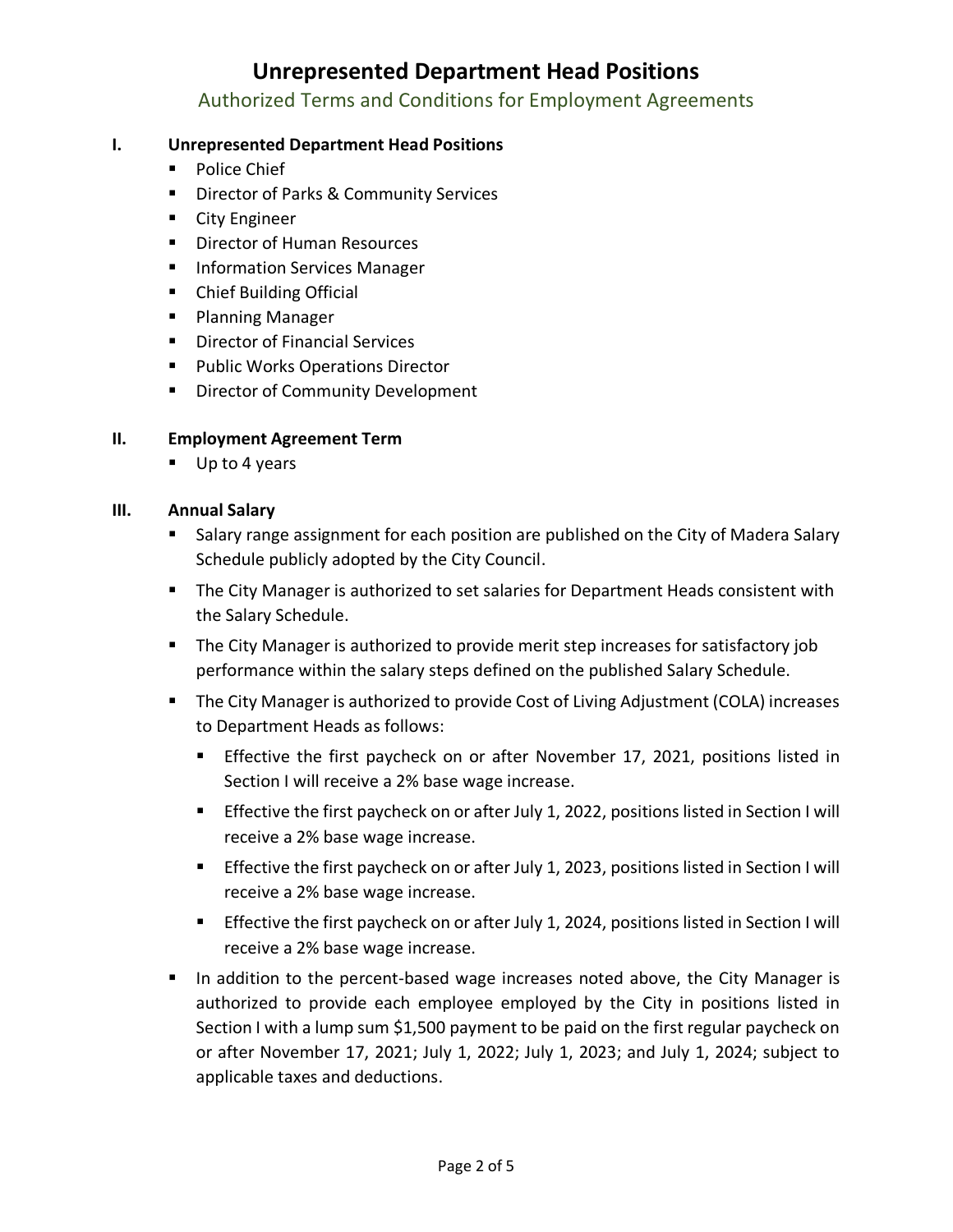Authorized Terms and Conditions for Employment Agreements

### **IV. Severance**

**Employment Agreements may include 1**  $\frac{1}{2}$  months salary & health benefits severance in one (1) lump sum payment for separation without cause

### **V. Paid Leave – Employment Agreements may include benefits as follows:**

- Vacation accrues based on years of service consistent with Mid Management accrual schedule; maximum accrued balance will be 360 hours. Employee also receives an 8-hour credit to vacation each year on the employee's hire anniversary date.
	- Vacation Cash-out: Employee may cash-out unused vacation once per year if vacation balance is at least 160 hours.
		- 0-5 years of total City service 40 hours
		- $\blacksquare$  6+ years of total City service 80 hours
- Sick leave accrues each pay cycle consistent with Mid Management accrual schedule; no cap on accrual. After 5 years of City service, employee may cash-out unused sick leave with positive separation or retirement based on the following schedule:

| Years of | <b>Sick Leave</b> |
|----------|-------------------|
| Service  | Cash-Out          |
| 5        | 7.5%              |
|          | 10.5%             |
| 10       | 15.0%             |
| 15       | 22.0%             |
| 20       | 30.0%             |

- Family Sick Leave Up to 72 hours of sick leave may be used each year for family.
- Administrative Leave 40 hours credited each July 1. Not available for carryover or cash-out. A pro-rated amount will be credited for the remainder of the fiscal year based on hire date if employee is hired mid-fiscal year.
- Holidays Observed paid holidays will be consistent with Mid Management paid holidays.
- Floating Holiday Employees with 5-9 years of total City service are credited with 20 hours of Floating Holiday each July 1; employees with 10+ years of total City service are credited with 40 hours of Floating Holiday each July 1.
- Holiday Closure Employee will receive the same Holiday Closure benefit as that received by the City of Madera Mid Management Employee Group.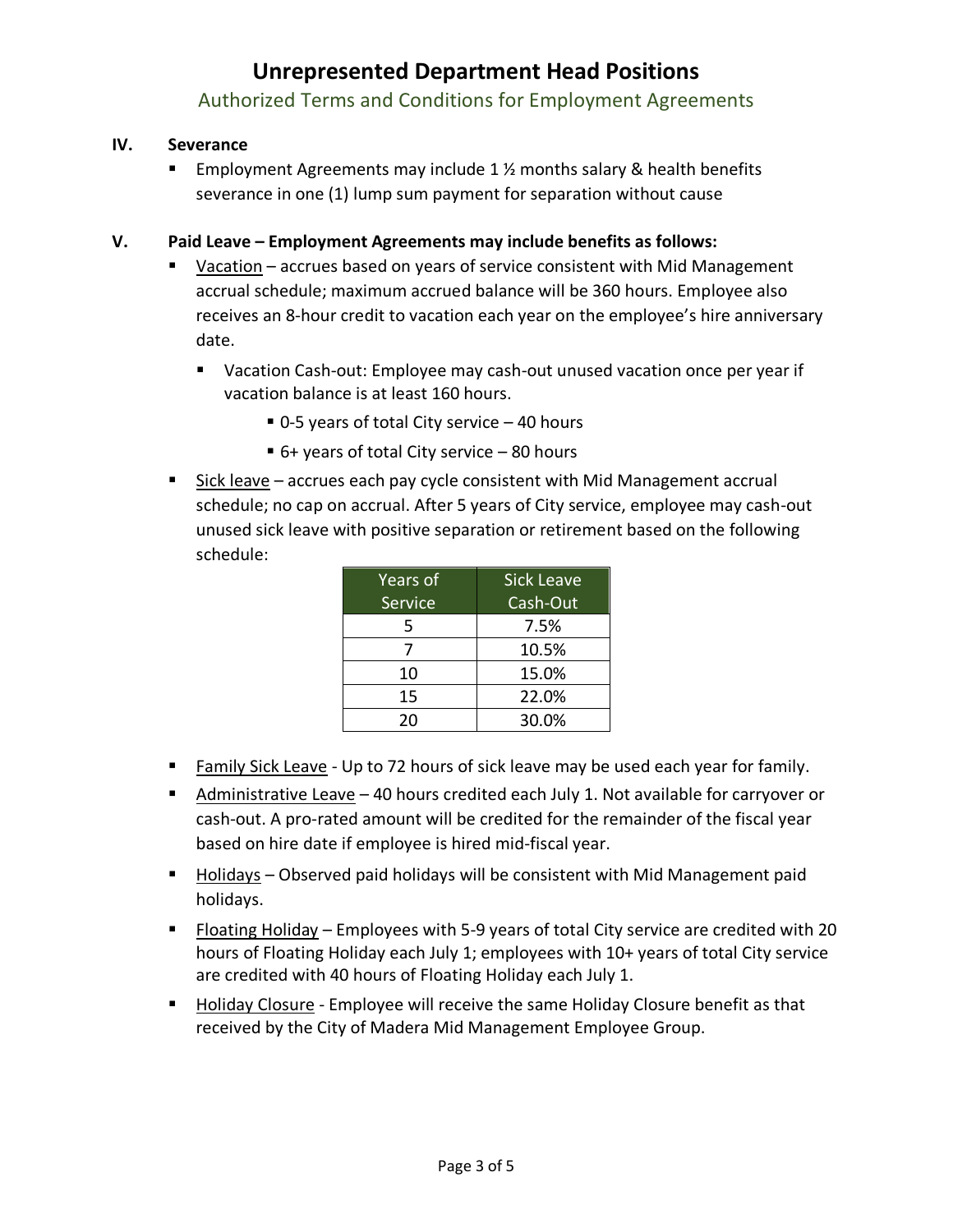### Authorized Terms and Conditions for Employment Agreements

### **VI. Retirement**

- CalPERS formula is defined by date of hire and position
	- Employee pays Employee Contribution to CalPERS
	- Employee pays an additional 2.375% of base pay for Miscellaneous employees and 3% of base pay for Safety employees towards Employer Contribution through either a salary reduction or post-tax payroll deduction.
	- Employee pays for 1959 Survivor Benefit.

#### **VII. Health Insurance**

**Employee will receive the same plan offerings and employer contribution as that** received by the City of Madera Mid Management Employee Group.

#### **VIII. Longevity Pay**

■ Longevity pay was frozen as of June 30, 2019. Employees in the positions listed in Section I who had achieved longevity pay as of that date continue to receive the benefit but cannot achieve additional longevity pay with additional years of service. This benefit is not available to employees hired or promoted into the positions listed in Section I after June 30, 2019.

#### **IX. Retiree Medical**

- Individuals who retire from City service are eligible to purchase medical, dental, and vision insurance for the retiree and eligible dependents at the retirees expense until such time as the individual is eligible for Medicare
- For individuals who were employed in the positions listed in Section I as of April 3, 2019, and had at least fifteen (15) years of City service at that time, the City will contribute up to a cap of \$600 per month for retiree medical insurance until the individual is eligible for Medicare and up to a cap of \$300 per month for a Medicare supplement plan after the individual is eligible for Medicare. This benefit is not available to employees hired or promoted into the positions listed in Section I after April 3, 2019.

### **X. Other Benefits**

- **Employee may elect to receive a City-issued smart phone or use his/her personal** phone and receive a \$75/month stipend. If stipend is elected, personal phone number must be publicly available.
- **•** The Police Chief will receive the same Uniform Allowance as sworn members of the Law Enforcement Mid Management Group.
- Bereavement Leave: In addition to paid leave available, Employee will receive 3 days of leave per fiscal year in the event of the death of a grandparent, parent, spouse, registered domestic partner, or child.